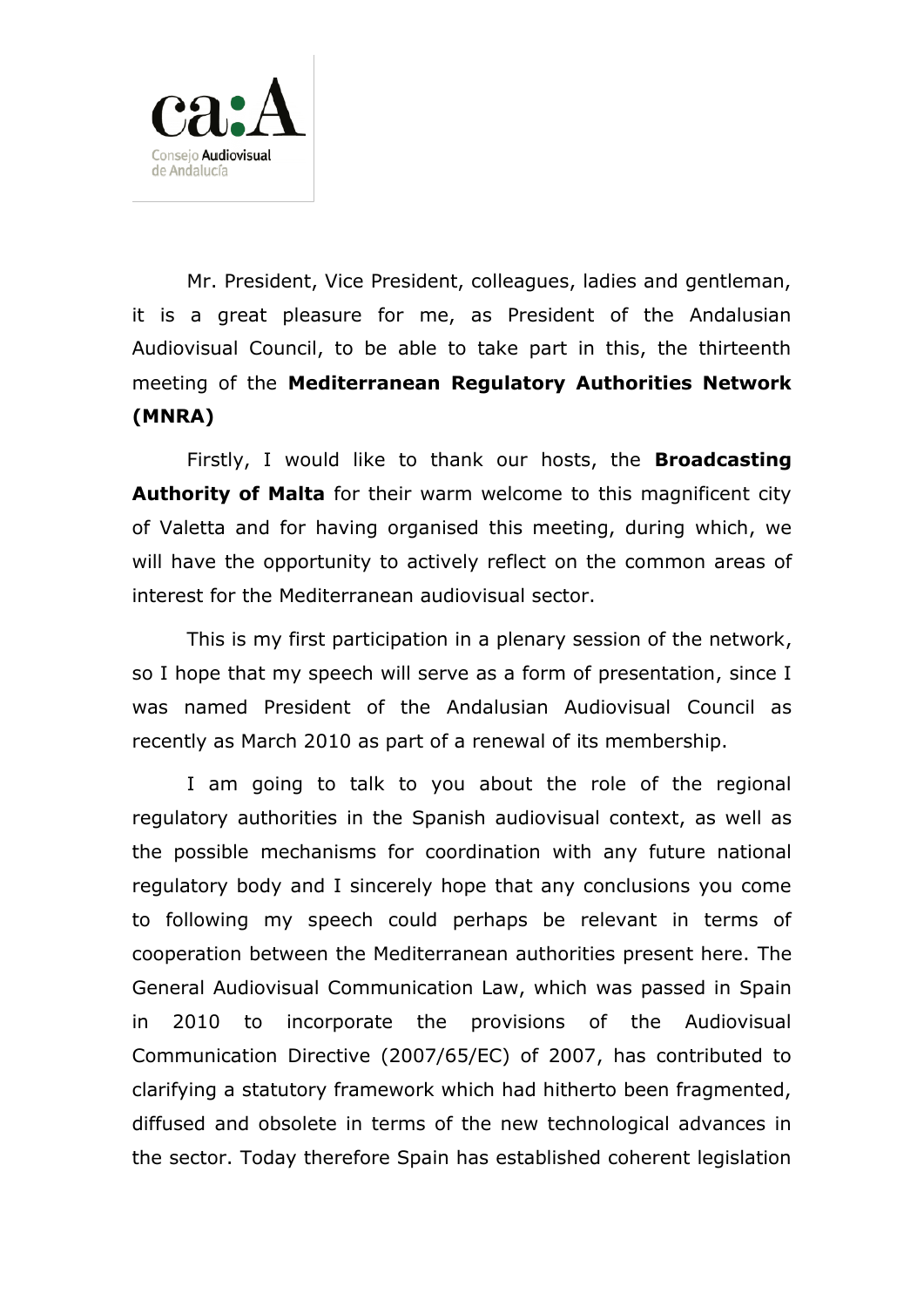

which is essential to respond to the current audiovisual panorama, as well as the emerging technology and the new models of management.

In this sense, In this respect, I would like to point out that I was fortunate enough to be the person designated to present the bill to the Spanish Senate, which means that I am especially well aware of the impact that it is going to have on the Spanish audiovisual world.

The new law involves the creation of a State Council for Audiovisual Media (CEMA) which will be an independent authority supervising and regulating the activities of media which are owned by the State or under its supervision. The creation of a state-run council is a significant advance for Spain, especially since it is the only country in the European Union, which, excluding EU Directives, has not until now had a National Audiovisual Council, a type of organisation which has a longstanding tradition in countries such as France, Italy, Great Britain, or the United States, which certainly don't have any reputation for limiting free expression.

Not all the political parties in Spain support the setting up of these types of organisations, despite the fact that, in my opinion, they are an essential feature of any democratic society. There are many people who feel they are unnecessary and simply increase public spending. Their detractors often use the word censorship to undermine their role, thereby forgetting — either on purpose or through lack of knowledge of the matter  $-$  that an audiovisual council only intervenes when content has already been transmitted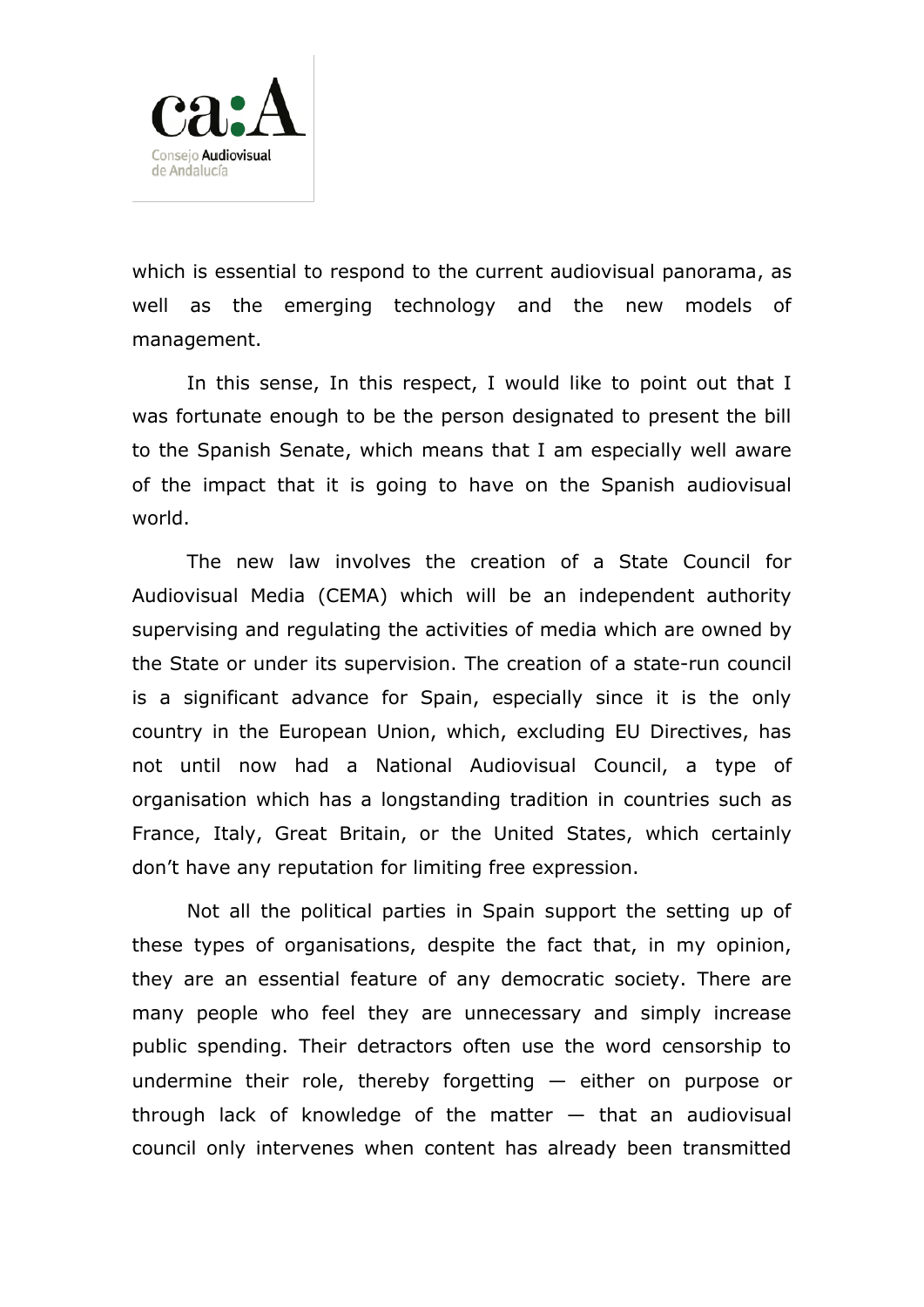

and that furthermore, it can only do so if a transmission is deemed to be against the law.

In fact, the current reality is that the CEMA has not yet been officially established, and furthermore, it is not the only body which is under scrutiny: the regional audiovisual councils also find themselves in a delicate situation.

Of the eighteen different autonomous regions in Spain, so far, only three have made use of their constitutional powers in terms of audiovisual material to set up regulatory organisations—Catalonia in the year 2000, Navarre in 2001 and Andalusia in 2004. Other autonomous regions such as the Balearics and the Canaries are in the process of establishing their own bodies, whereas others, such as Madrid, are phasing them out.

To make matters worse, less than a month ago we learnt that the Navarre Regional Government had also taken the decision to decommission its Audiovisual Council, a move which in my opinion is a backward step in terms of the quality of democracy. As such, as I speak, the councils in Catalonia and Andalusia are the only ones that are still operating.

We find ourselves being affected by the situation, and as my Catalan colleague Ramón Font would no doubt confirm, we are continually faced with financial cuts which are imposed upon us by our respective regional governments. Obviously, with the current economic crisis, it is understandable that we have to act accordingly, but even so, it is important to be aware that this should not be used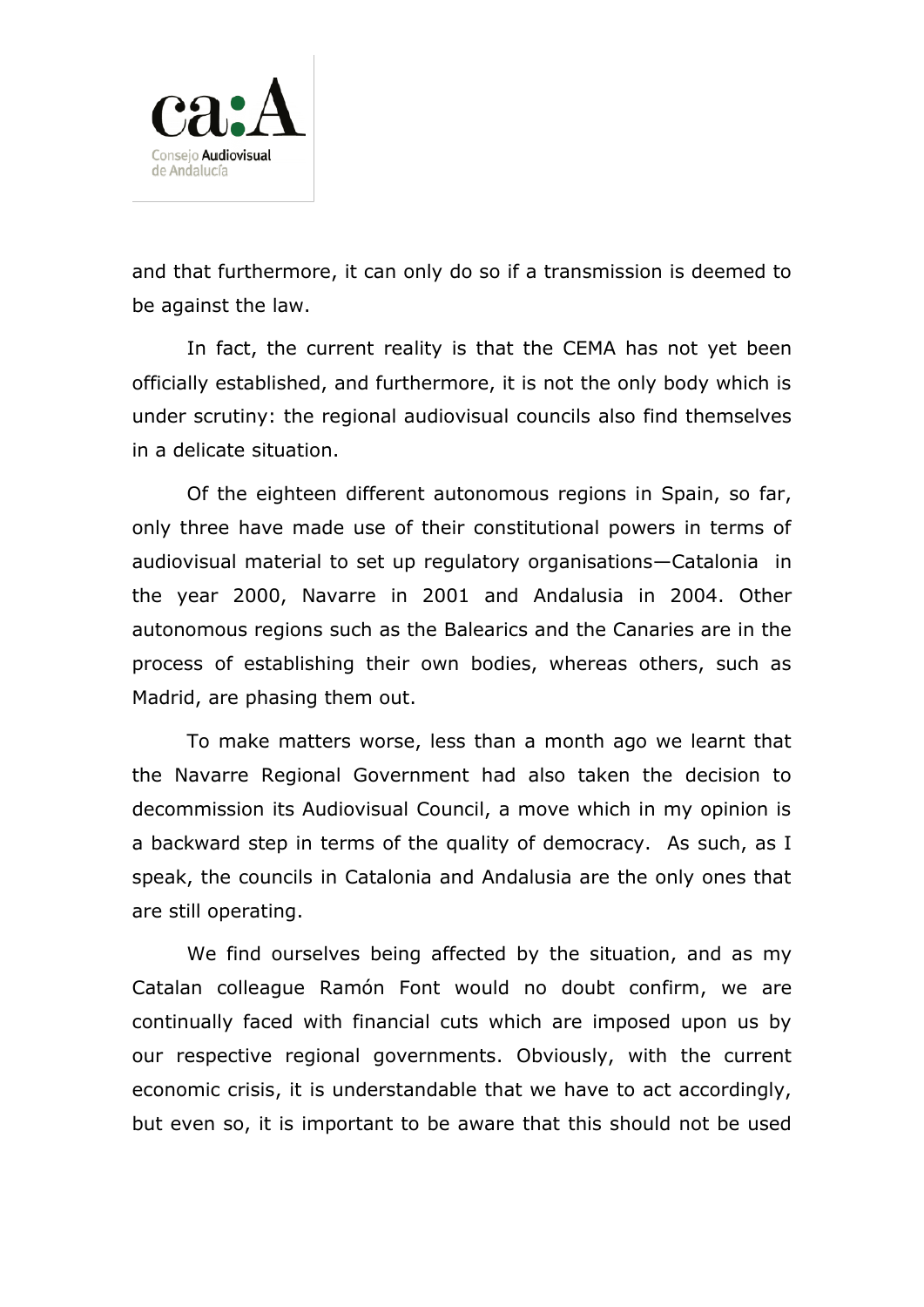

as an excuse to dismantle independent control bodies which protect the rights of citizens in media as influential as radio or television.

Given the current situation, it is more important than ever that we develop coordination mechanisms between the regional, national and international audiovisual authorities. According to Spanish law, the CEMA should take on this role, but unfortunately, in my opinion, it lacks clarity and doesn't specify the concrete mechanisms to avoid potential clashes in areas of responsibility.

Furthermore, the CEMA would assume responsibilities which are currently not within the jurisdiction of the Andalusian regional body, principally in new areas covered by the General Law. Amongst the responsibilities which should be assumed by the Andalusian Audiovisual Council are those concerned with decisions about the expiry, renovation, authorisation and sale of licences, and the control of the registration of providers of audiovisual communication services. In terms of our role, the Council should also be given the power to establish and enforce regulations which are applicable to the providers of communication services which are under its jurisdiction. Some of these responsibilities are already being assumed by the Catalonian Audiovisual Council.

As you can see from this there are considerable differences between officially recognised bodies operating in different regions of the same country although these could be solved with dialogue. For this reason the Councils of Andalusia, Catalonia and Navarre have been working together in a coordinated way since 2007, when the Spanish Platform of Audiovisual Councils (PECA) was set up with the